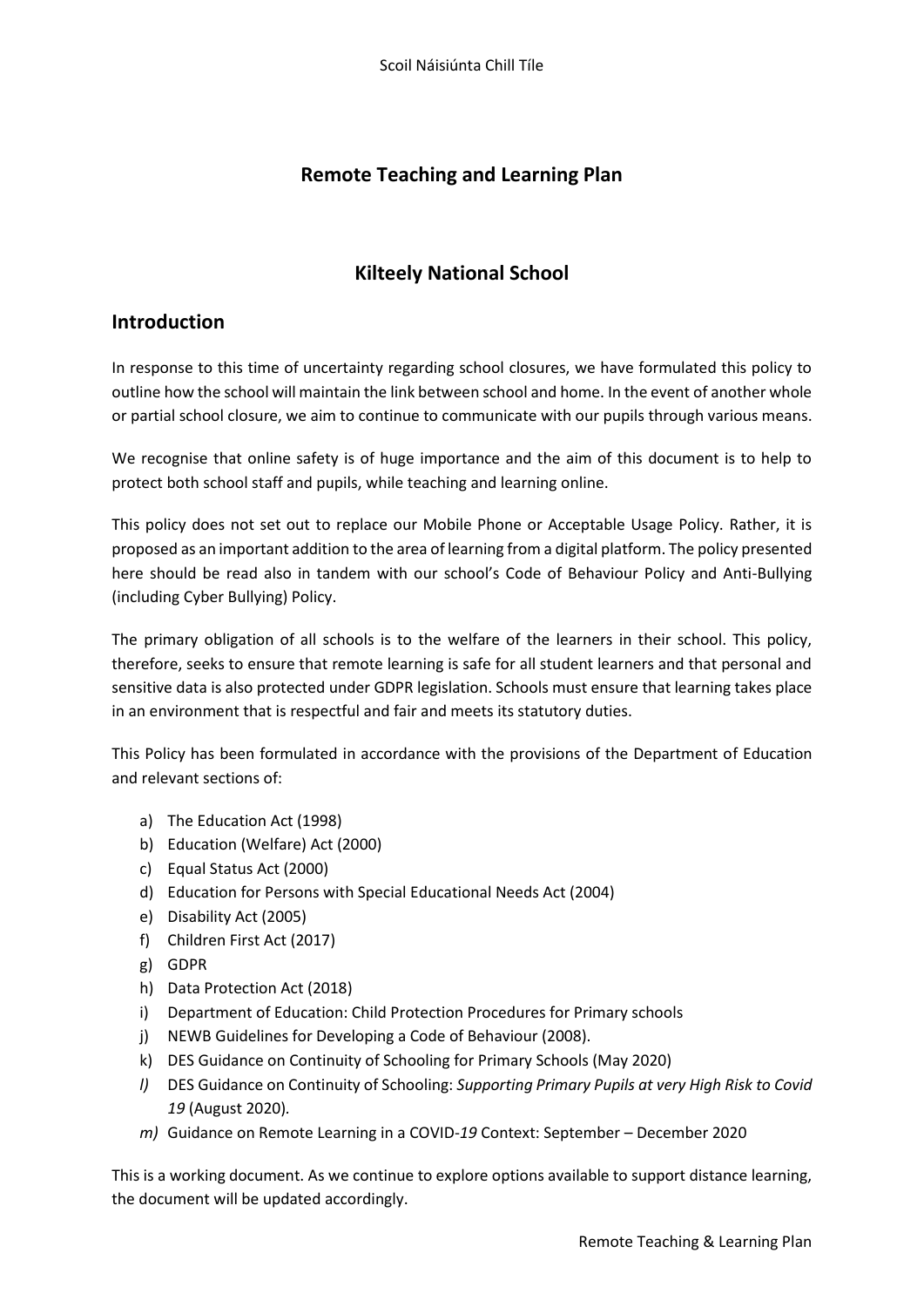# **Context**

Teaching and Learning is always evolving, especially, as we move deeper into the 21st century. Developments in IT provide us all with great opportunities as learners and teachers. Never before has there been greater scope to learn using technology and it continues to change the learning relationship between teachers and students. Advances in technology mean that assignments can be delivered remotely and that greater access to information on the internet affords the opportunities for real learning to take place under the watchful and professional guidance of the teacher. However, whether a child is being directed remotely or via a traditional classroom environment, it is very important that all partners are aware that once a learning exchange takes place between a student and teacher, whether at home or school, the same statutory rules apply i.e. the school's Code of Positive Behaviour and all of the school's policies apply.

We recognise that online collaboration is essential for distance learning and that families are in favour of increased opportunities to maintain the connection between school and home. Kilteely NS uses a variety of child friendly, online tools, which assist in providing more effective teaching and learning, while also enabling greater communication between staff, families and students.

## **Guidelines for good online communication in Kilteely N.S.**

- 1. Under no circumstances should pictures or recordings be taken of video calls.
- 2. Staff, families and students are expected to behave in an appropriate, safe, respectful and kind manner online.
- 3. It is the duty of parents/guardians to supervise children while they are working online and to ensure that any content submitted to their teacher is appropriate.
- 4. Staff members will communicate with pupils and their families via Seesaw
- 5. Any electronic forms of communication will be for educational purposes and to allow for communication with families.
- 6. Students and staff will communicate using tools which have been approved by the school and of which parents have been notified (Seesaw, Zoom)
- 7. For video/Zoom calls, parental permission is implied, as the link to a video call will be communicated via the parent/guardian's email address. Essentially, by virtue of the pupil logging on to the call, permission is assumed.
- 8. For security reasons, passwords will be provided to families, where applicable.
- 9. Kilteely N.S. cannot accept responsibility for the security of online platforms, in the event that they are compromised.

Kilteely National School will use online platforms for communicating and connecting with families/pupils. Our 'Remote Teaching and Learning Plan' may include a combination of assigned work, pre-recorded lessons (Seesaw) and live sessions (Zoom).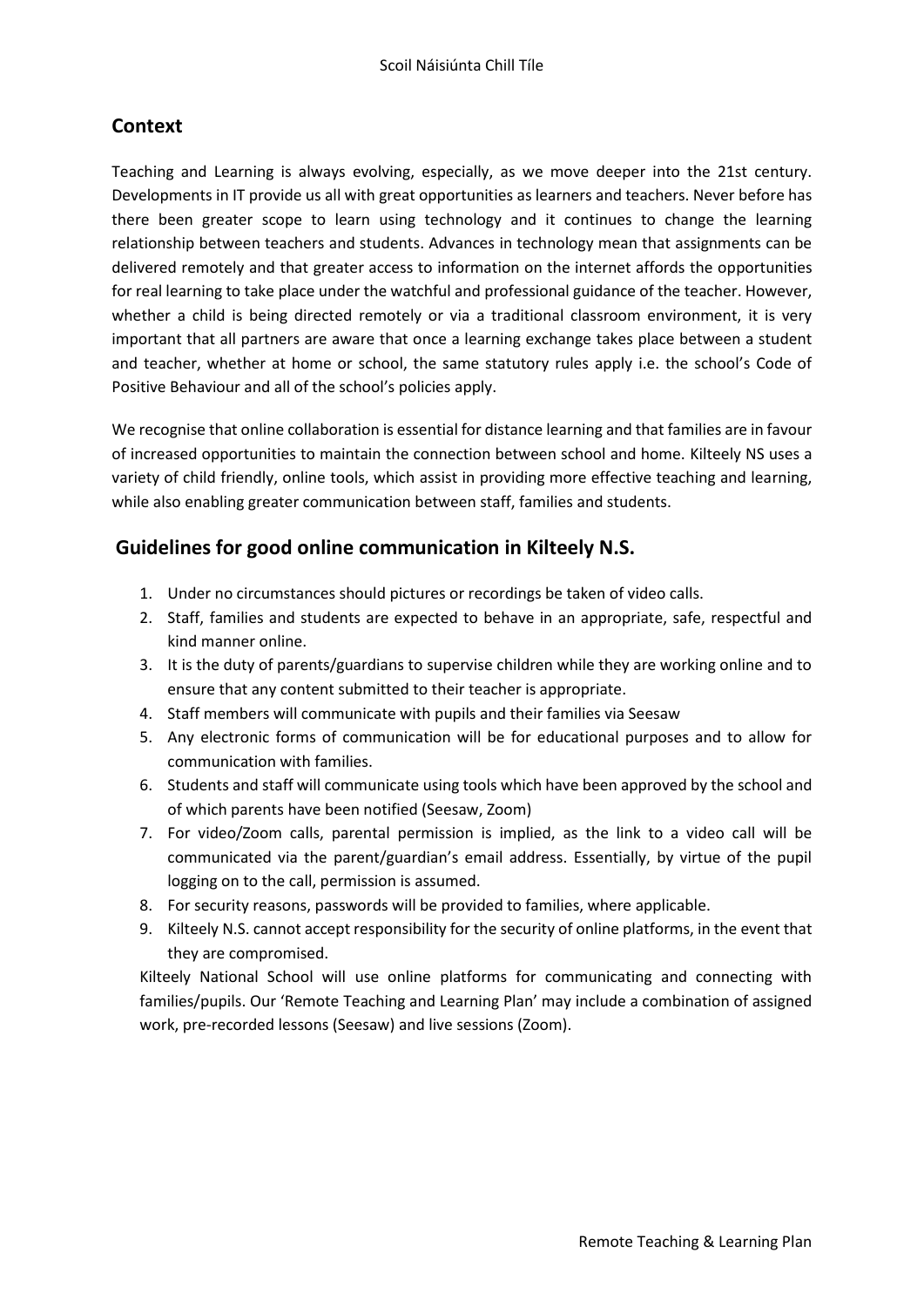### **Media which the school use**

#### **Seesaw**

Staff will communicate regularly with parents and pupils via the Seesaw App. All families are asked to download this and to check it daily for updates and important information. Teachers will post work for pupils each week on the app.

Each teacher will be assigned a class e-mail address through which he/she will communicate with parents/guardians and vice-versa. Parental queries will be addressed during school hours only (9:00-2:40) and should relate strictly to your child's teaching and learning.

*Seesaw Class App* is for our pupils to connect to their folder and they then have the option of uploading items to their folder for their teacher to see. Parental consent is required prior to using this app. Each child will be assigned an individual access code. Unfortunately, single family log in is not facilitated on Seesaw. Some lessons may be pre -recorded and uploaded via Seesaw.

#### **Zoom**

Zoom is a video-conferencing platform which will enable teachers, staff and pupils to connect via a live link. Teachers may connect with pupils regularly using pre-arranged Zoom Meetings.

### **Rules for pupils using online communication**

#### **For submitting learning:**

- 1. Submit work and pictures that are appropriate have an adult take a look at your work before you send it.
- 2. Use kind and friendly words.

#### **For video calls/Zoom:**

- 1. Remember to ensure you join each Zoom meeting using your family name.
- 2. Pictures or recordings of the video call are not allowed.
- 3. Remember our school rules they are still in place, even online.
- 4. Set up your device in a quiet space, with no distractions in the background.
- 5. Join the video with your microphone muted.
- 6. Raise your hand before speaking, just like you would do in class.
- 7. If you have the chance to talk, speak in your normal voice, using kind and friendly words.
- 8. Show respect by listening to others while they are speaking.
- 9. Ensure that you are dressed appropriately for the video call.
- 10. Be on time set a reminder if it helps.
- 11. Enjoy! Don't forget to wave hello to everyone when you join!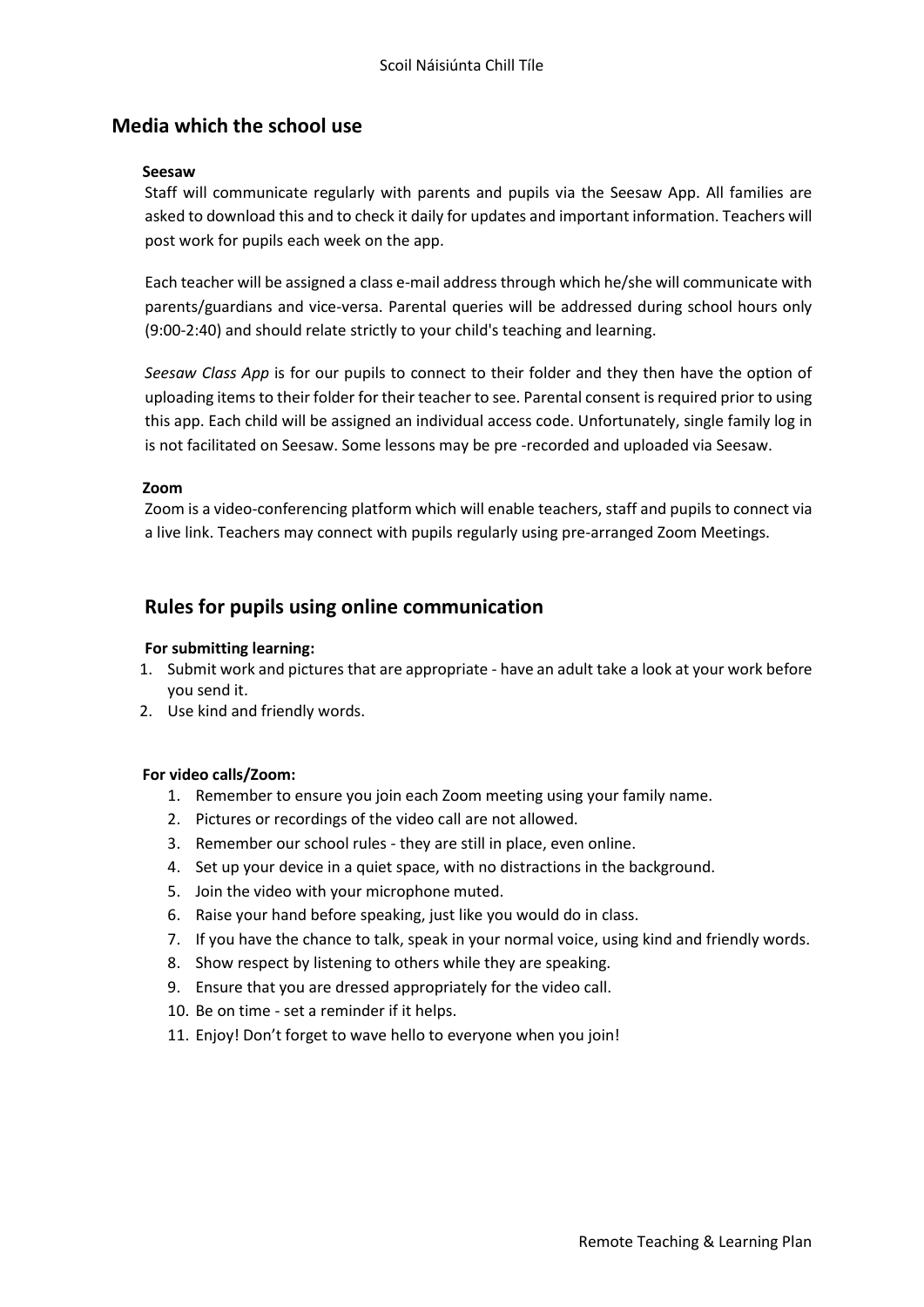# **Guidelines for parents and guardians**

#### **For learning**

- 1. It is the responsibility of parents and guardians to ensure that pupils are supervised while they work online.
- 2. Check over the work which pupils send to their teacher, ensuring it is appropriate.
- 3. Continue to revise online safety measures with pupils.

#### **For video calls/Zoom**

- 1. Under no circumstances should pictures or recordings be taken of video calls.
- 2. Ensure that the school has the correct email address for inviting you to join apps and meetings.
- 3. The main purpose of a video call is to engage in online learning activities while maintaining a social connection between the school staff and pupils. Encourage pupils to listen and enjoy the experience.
- 4. Be aware that when participating in group video calls, you can be seen and heard unless you are muted or have disabled your camera.
- 5. You will automatically enter a waiting room when the code for a Zoom call has been entered. Please note that school staff will only accept users into video call if you can be identified by the display name on your zoom account. (i.e. Family Name)
- 6. Please ensure that your child is on time for a scheduled video, or they may be locked out. Please request to join the Zoom call approximately five minutes before the scheduled start time. This will give school staff time to verify your email address.
- 7. Make sure to familiarise your child with the software in advance. For video in particular, show them how to mute/unmute and turn the camera on/off.
- 8. Participants in the call should be dressed appropriately.
- 9. An appropriate background/room should be chosen for the video call.
- 10. For detailed information on GDPR and Zoom, please visi[t https://zoom.us/privacy](https://zoom.us/privacy)

It is important to note that any breach of the above guidelines will result in a discontinuation of this method of communication. A breach may also result in a person being immediately removed from a meeting or a meeting being immediately terminated.

# **Remote Teaching and Learning Protocols for Pupils**

- 1. Check assigned work each week
- 2. Communication may only take place during normal school hours
- 3. The normal school calendar will apply
- 4. The following school policies apply to remote teaching and learning:
	- a. Code of Behaviour
	- b. Anti- Bullying Policy
	- c. Acceptable Use Policy
- 5. Teaching and Learning best practice will continue to apply, with students expected to present all assignments to the best of their ability and on time, where possible in this evolving and unprecedented situation.
	- a. In so far as possible, provision for SEN students will be made when using Remote Learning methodologies.
	- b. In so far as possible, provision for student at very high-risk to Covid 19 will be made when using Remote Learning methodologies.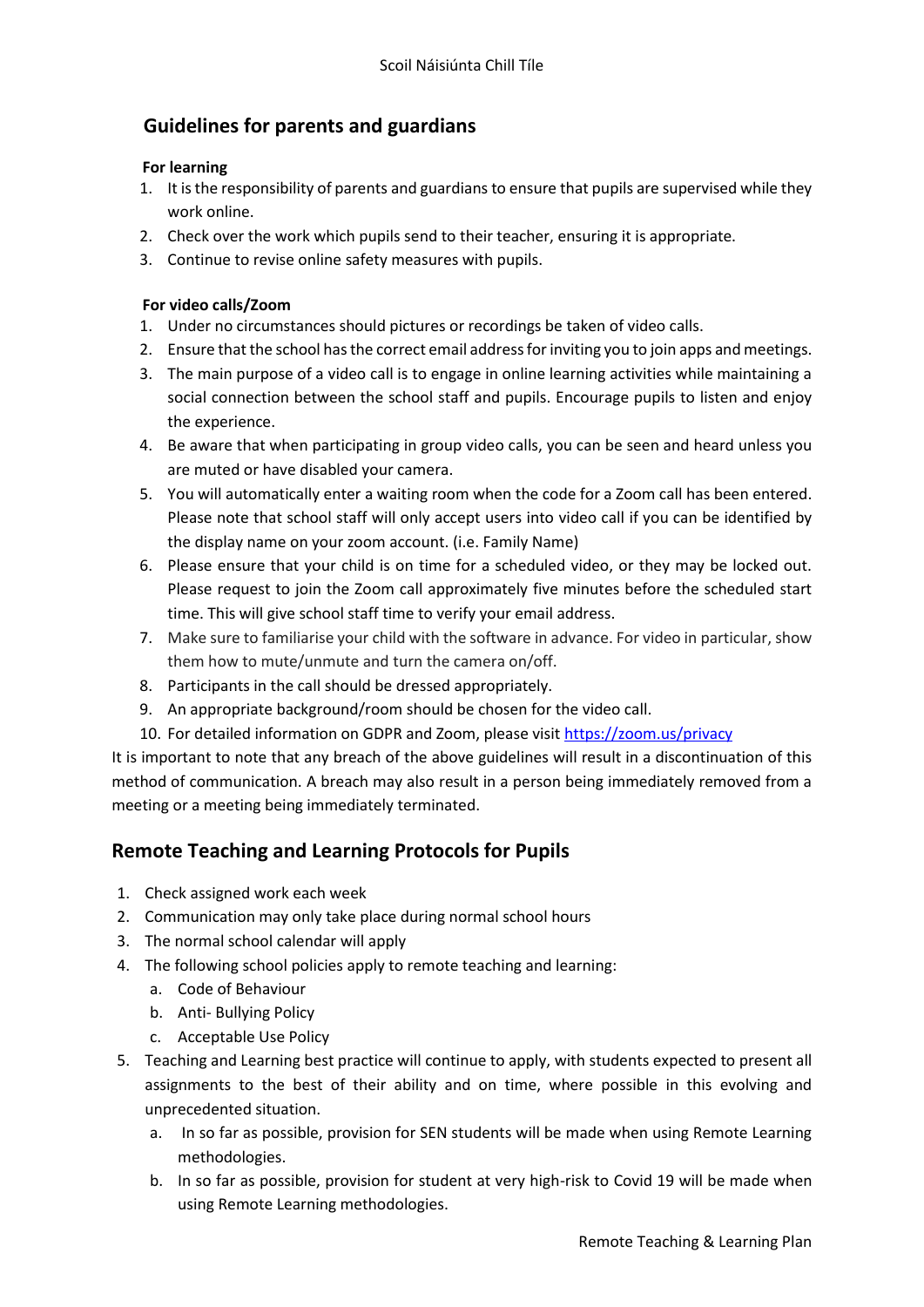## **Remote Teaching and Learning Protocols for Parents**

- 1. We ask parents/guardians to ensure protocols for students are adhered to.
- 2. Check-in on their child's school work on a daily basis and talk to their child about the work being assigned.
- 3. The health and wellbeing of all is paramount. Circumstances may change for any of us unexpectedly, teachers or parents, so please keep schooling in perspective and do not allow anything school related to impinge on your child negatively. You are the primary educator of your child and you make those calls. We provide work and guidance and ask parents and pupils to do their best and that is all.

## **Remote Teaching and Learning Protocols for Teachers/SNA's**

- 1. Check uploaded work each week
- 2. Communication may only take place during normal school hours
- 3. The normal school calendar will apply
- 4. The following school policies apply to remote teaching and learning:
	- a. Child Protection Policy
	- b. Data Protection Policy
- 5. Teaching and Learning best practice will continue to apply with students expected to present all assignments to the best of their ability and on time, where possible.

# **Remote Teaching and Learning Provision specifically for the following Covid 19 related scenarios**

#### **Provision for children who are at very high risk to Covid 19:**

The school will engage directly with relevant parents, regarding remote educational provision for children who are deemed to be at **very high risk** to Covid-19 (see HSE Guidelines) where medical certification has been provided to the school.

**Provision for all other children who are instructed to self-isolate by their GP or HSE Public Health, educational provision will be provided as follows:** 

**1. Children who are awaiting Covid 19 test results for themselves or a family member and have been instructed by their GP to isolate at home for a few days.** 

These pupils will be supported to catch up on their learning on their return to school.

- **2. Children isolating at home on instruction from their GP due to a confirmed case within their own family/close contact outside of school (14-day isolation period).**  Teacher will link in with the pupil via See-Saw (not video conferencing).
- **3. School POD (group of six) instructed by HSE Pubic Health to self-isolate.**  Teacher will link in with the pupils via See-Saw (not video conferencing)
- **4. School bubble (whole class) instructed by HSE Public Health to self-isolate (14day isolation period).**

Teacher will engage with the bubble daily on Seesaw and regularly on Zoom.